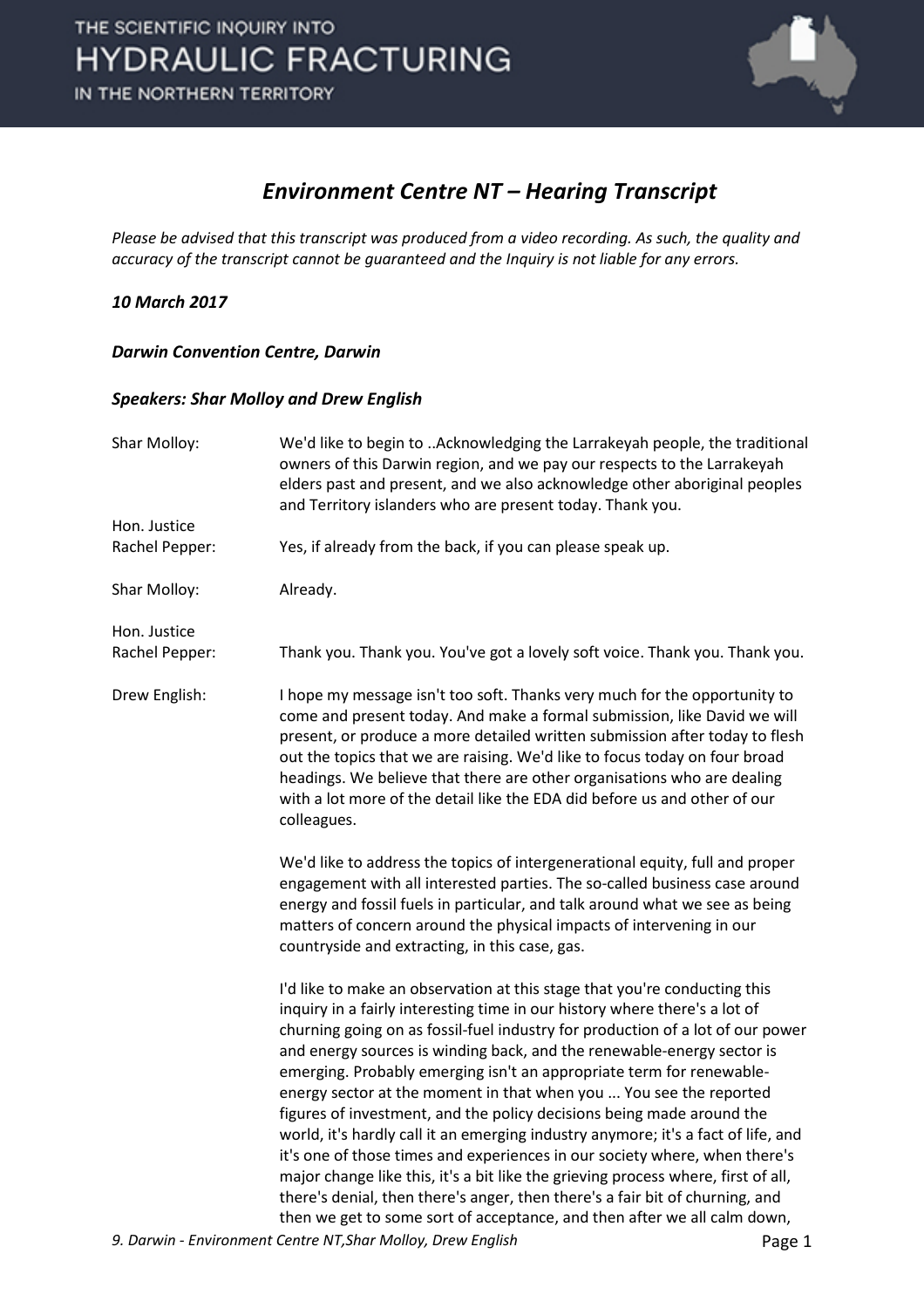

we can plan the future. I believe we're fairly, firmly, in the first couple of parts of that process, and we'll flesh that out a bit further.

There's much comment in the media about this process, and we'd like to submit some of those articles for your consideration, too, with the statistics that they have attached. There's also, as part of the whole conversation around fossil fuels and renewables, there's some concern in the presidential-management sector around potential liability for companies and their directors, and we'd like to table a document from APRA that discusses the potential for this too. Your inquiry is being conducted in a fairly interesting business, social, and policy environment, and we welcome the opportunity to put our part into that.

With regard to the issue of intergenerational equity, and this is firmly based, I think, in the precautionary principle which David very clearly outlined, and which we also would like to point out that there's a comment in the NTEPA environmentally sustainable document about the definition of the precautionary principle. Intergenerational equity is a concept that's not talked about or considered much because we get too busy, being busy, and think about the immediate future, and the quarterly reporting requirements of companies, and ever decreasing our reporting timelines, we've decreased our planning timelines. We contend that one of the most important things that can come out of an inquiry like this, is for us, as a society, to refocus on long-term planning and our impact, our current behaviour on the access and quality of resources that are available to future generations. I'll now hand over to Shar to talk about the other issues.

Shar Molloy: Thanks Joe. I guess from the perspective of the environment centre, we are really committed that it's inclusive, that this process as you are, that it's an inclusive process to be able to hear as many voices as you can, and in my experience of being at the community meeting yesterday, which was a lunch-time meeting, there was a lot more people perhaps than was expected to turn up, and there was some anxiety and concern that some people from communities, particularly that had travelled, that have come a fair distance, would not be able to be heard because they weren't sitting at tables, so we were having to scramble and make sure that we had traditional owners on tables so that they could be heard in this forum here, and I guess we talked to you, when we first met with you as well, our concern around the timetable in meeting with the communities and, I guess, there's a sensitivity around the time and who can be heard and who doesn't get heard.

> I'm assuming that we will have some other opportunities where you'll have other community meetings that it's not necessarily available for everyone to be able to go on the Internet and to register to say that they're going to participate. It did say that you didn't need to register in terms of participating; it just said you wanted some ideas of numbers, so we're really observing and wanting to support this process to be as inclusive as it can be, and as I know that you all are as well.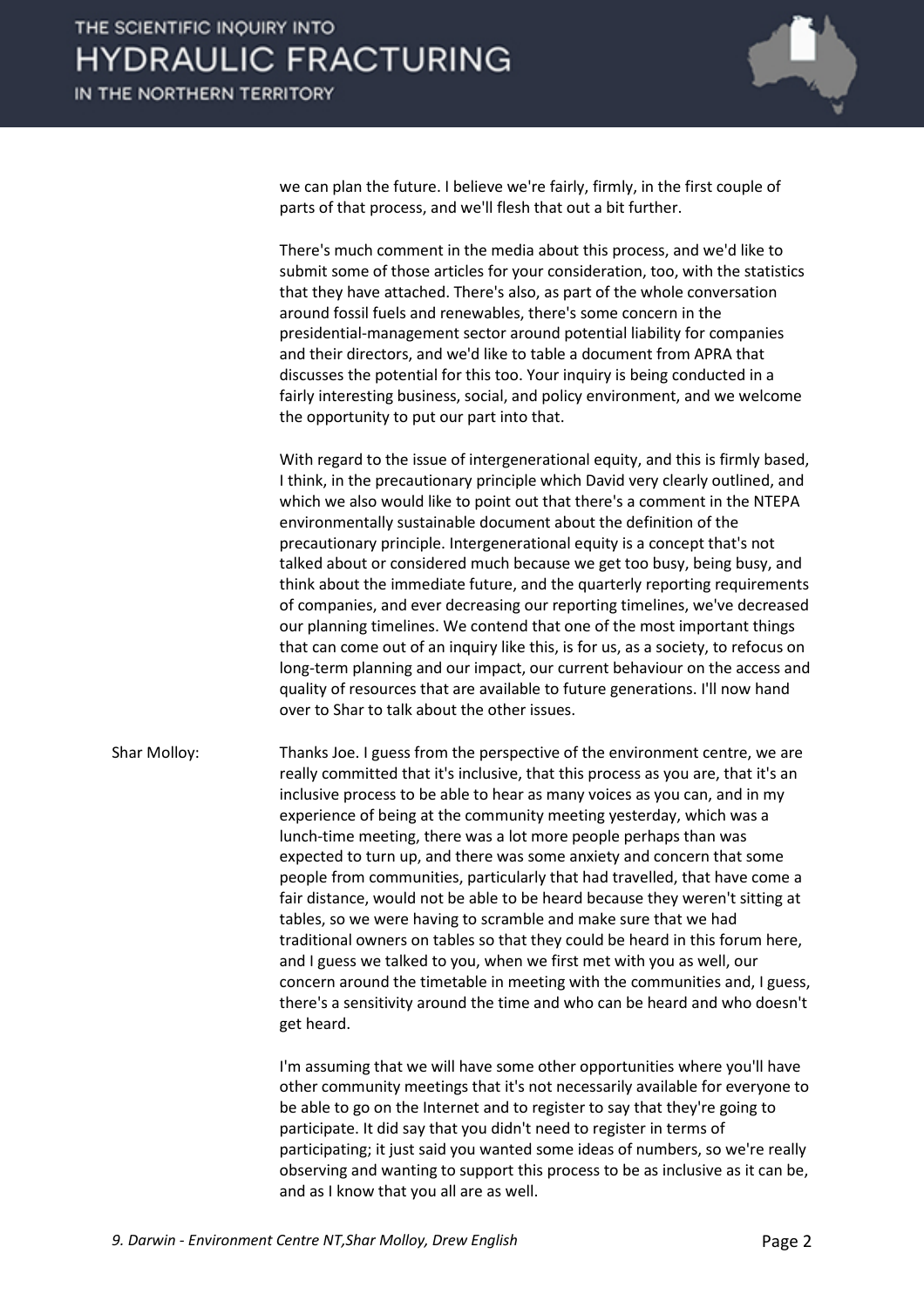

As Drew has mentioned, this inquiry is set within the context that there needs to be immediate action and addressing in terms of greenhouse-gas emissions, and that Australia has entered into the Paris Agreement. Then that brings forward the horizon for action in terms of action on climate change, and it's been said, and been reported, that there needs to be a large greenhouse-gas emissions and reductions to be able to achieve those agreements. We're looking at net zero greenhouse-gas emissions by 2050. We are here looking and talking about an industry that is looking at putting into our environment greenhouse-gas emissions for decades to come. This is long-term development and project.

What we are concerned about is that if innovation and development and funds are directed towards this industry that is centred in terms of it ... Having and obsolescence that we miss the opportunity, particularly as Northern Territorians, to be at the forefront of an industry that is vital in terms of addressing climate change. Here in the Territory, there is CSIRO reports about the impacts that will affect Territorians and increase in the number of days that will be over 35 degrees. The impacts of those climate change affect people. Us in Darwin, it means we have to turn on more air conditioning and for longer to be able to cope with those changes in climate, but here in the Northern Territory, people who have less access to resources and funds, the impacts of climate change affect them far greater.

As we have said, there is a lot of call just even in the press this week as the state of the environment report is tabled that says that the environment is deteriorating, the climate is warming, and there are industries, the farmers and the other industries that want a lot more certainty around what action will be taken in meeting the Paris Agreement requirements and addressing climate change, so there is a call for certainty in regards to, will there be emissions' trading? What impact, then, does that have on a whole sector that a lot of resources are being put into to be developed here in the Northern Territory.

One of the reports that we're looking at, one of the speeches really, is from Geoff Summerhayes who made a speech in terms of APRA, and he talked about the responsibility on directors of companies that are going and looking at investments in industries that affect climate change, that will have an impact. There is a ... I think upon us all, too, that they're making those decisions that we take into account the future that we're looking into. I don't know ... Is there anything else you want to add to that picture?

Drew English: I think on that side ... I don't know if the business case around the fossil-fuel industry versus the renewable industry. Earlier I was making the comment that there's substantial change on the way, and because of that, there's a fair bit of denial going on, and there's things like, I'll use the term white noise we're hearing at the moment, about a shortage of gas in Australia. There is no physical shortage of gas in Australia; that's just the way policy and business has arranged the access to, and distribution of that resource is causing a human-induced shortage. We get pressure like that when you put out publicly that we'll all be ruined because there's a shortage of gas and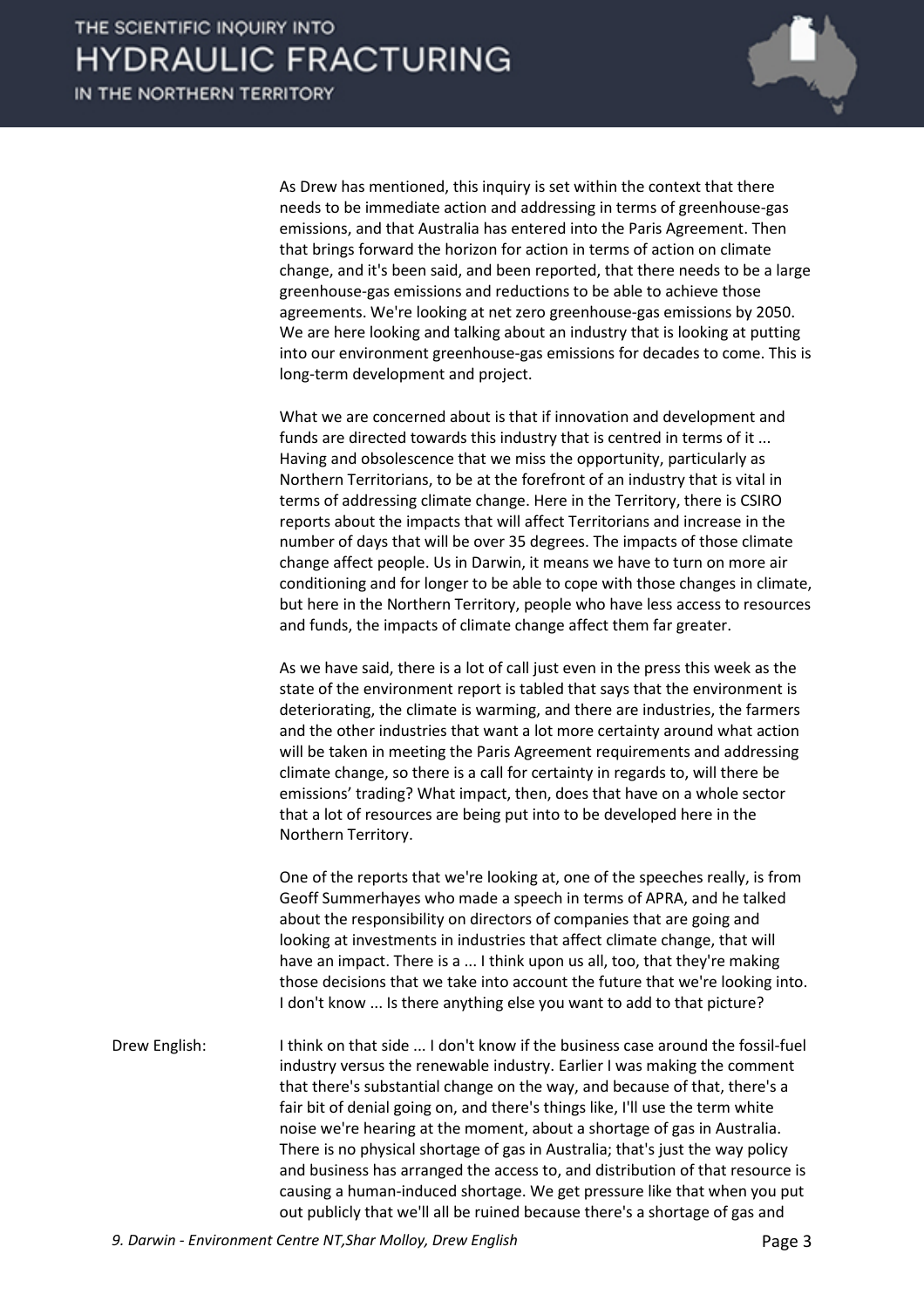capability to generate our power sources. You just have a look at the investment that's happening into renewable capability, wind and solar mostly. There may be a period in the near future where there's a little bit of discomfort for us, but most of the discomfort will be as some of the more traditional fossil-fuel-based industries realise that they should have been investing in a transition over time, and not do with the normal human thing and hit the wall and go, "Oh my God, what do we do?"

In the business case side of this, there's a lot of emotive stuff being put out that needs to be ... I urge you to sift it fairly carefully from both sides, to find the middle ground which, is being demonstrated by the quality of investment in renewable energy around the world. If we return to the precautionary principles as was clearly articulated by David earlier, the whole proposal for the scale of the fracking industry in Australia, Northern Territory, but in Australia, really needs to be looked at very carefully in the light of that lens, through the light of that lens.

Shar Molloy: I think the other talks in regards to the fugitive methane emissions and the uncertainties around that. In the reading that I've got, methane is not as abundant, or long lived as CO2, but methane is 28 times more effective at trapping the heat in the Earth's atmosphere over a 100 year time span. Reducing the methane emissions from the fossil-fuel activities can be a cost effective strategy to slow the rate of the warming in the short term. In looking at the methane emissions, again, it's like when you're starting to delve into all the details of the scientific information, it can be overwhelming, and from our perspective, we know that there's other organisations that have spoken about that stuff that have had A: More time, and more capacity in terms of being able to present that to you. We will put a written submission to you that is much clearer.

Drew English: More detail.

Shar Molloy: With more detail as well. Yeah, thank you. In terms of the impact, and when we hear about the different sizes of the wells, and what that will look like ... The Northern Territory as it is at the moment, it is an intact unique ecosystem that when you start to talk about this industry, it has such an impact in terms of the whole amenity and the whole perspective of the way that the ecosystem is now. If you fly across and you see the flood plain, and the beauty, really, of the landscape, but that will be altered, so that when you fly across, when you can look from that and above, you're going to be seeing something that's incredibly different. In terms of the joy of living here and attracting tourisms, I'm sure you will have little pockets of available amenity that people will come and visit, but we're concerned about the impact that this industry has in terms of the whole ecosystem as it is.

> Then the other ... It has been addressed and raised in the community forums, the concerns around water and sand mining. The transport infrastructure, so what does it look like when you come in and you start building roads everywhere? In terms of fragile and volatile landscape; what does that mean in terms of erosion? The waste. How to deal with that. The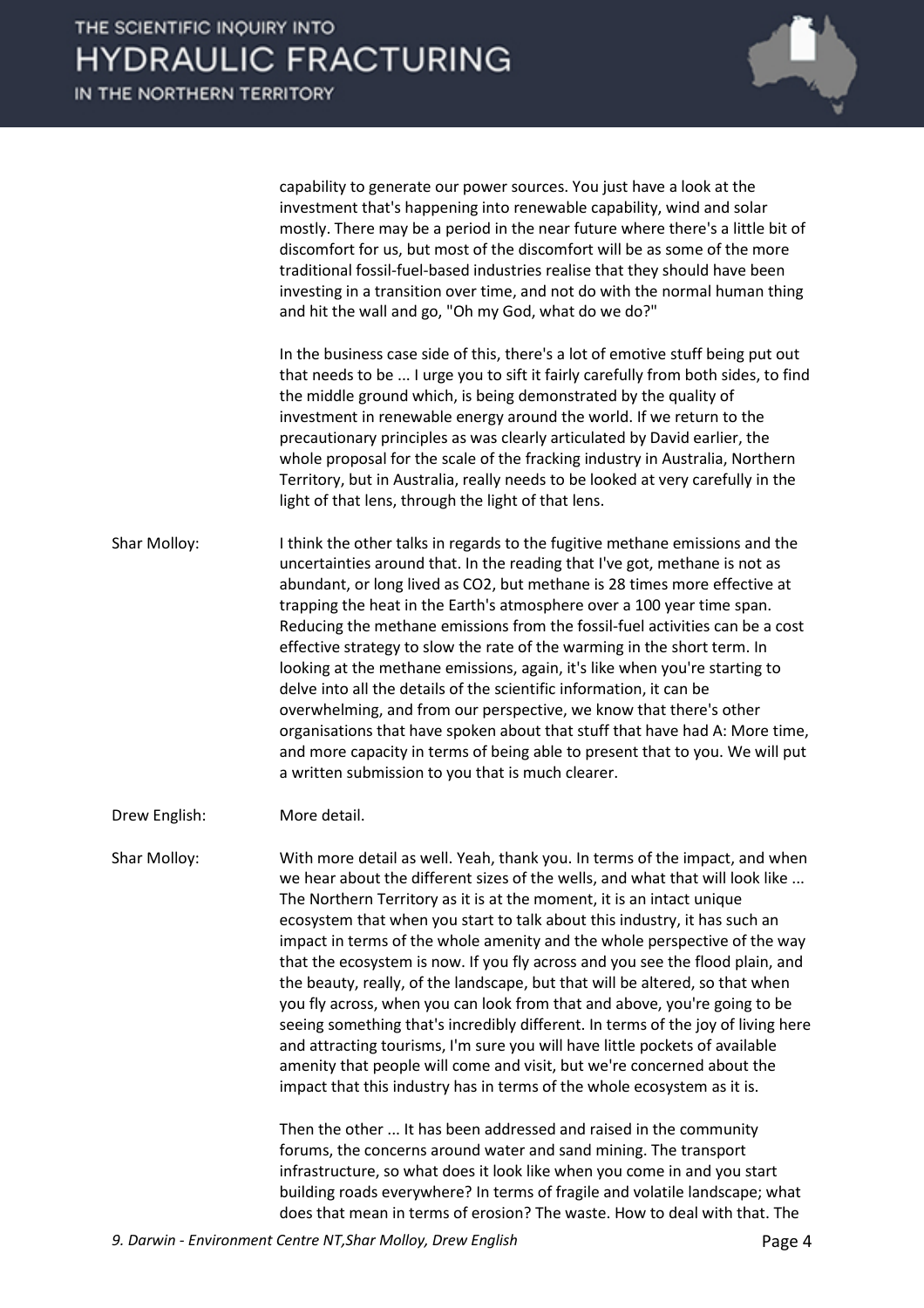

regulatory ... Needing the regulation in regulatory ... To be in place. What happens after you leave those wells, and when the wells are exhausted. There are many many issues, and part of our, even, our attendance here and being part of this process is to look, "Okay, where are even the gaps?". We need to provide you with the extra information, so that's part of what we're also looking at as well. We're not sitting here saying that we have now all the answers, but in looking also for where are gaps that we can actually contribute to this inquiry as well.

Drew English: A couple more comments. One is the, was identified by David, and I guess others earlier, that much of the information we're given about the industry is on an individual well basis, and we do need to aggregate up the effect on the landscape, landscape impact. It's quite disingenuous to do things that way.

> The whole issue of water is one that concerns us greatly. We know in the world that water is a scarce resource, and having it available and in a fit condition to use, potable water supply is one of the most important issues facing us in the near future, and there's a lot of literature for and against what fracking can and does do to water resources, and I was very interested to hear the proposal has been adopted somewhere in Canada where the polluter has to make good, and that's something that, I think, is a really good idea. Access to water is one of our biggest issues, and equitable access, so any activity that may limit that access or damage the quality or quantity of water available to the wider population needs to be looked at very closely and balanced against any other potential benefit.

One of the issues that will also be out there, and if you look at most industries where humans have undertaken is waste disposal, and it's often thought of as an afterthought. A lot of these sorts of processes, there are chemicals and substances released that are detrimental to human health and well-being, so how that's going to be managed needs to be very very clearly articulated, and with the regulations and compliance around that. Again, a lot of the compliance and reporting in our history is being done as an afterthought. We have an opportunity here to get it right in the first place, and in our initial comments, we talked about the fact that there's a sovereign risk in the Northern Territory to business investment because of the lack of good regulation that's recognised in the mining and the instructed industries, that there is an issue about the certainty, or lack of, with the current regulations and compliance regime that's here. That's another aspect that could be looked at and reported on. I think that about does our presentation, so if you have some questions, thank you.

Rachel Pepper: Thank you very much both. I'm sure there are questions from the panel. Yes, Dr. Jones.

Dr. David Jones: There was one comment you made up front, and it was along the lines of prudential risks for companies and their directors. That was an intriguing comment, but I'm not quite sure what you meant by that.

Hon. Justice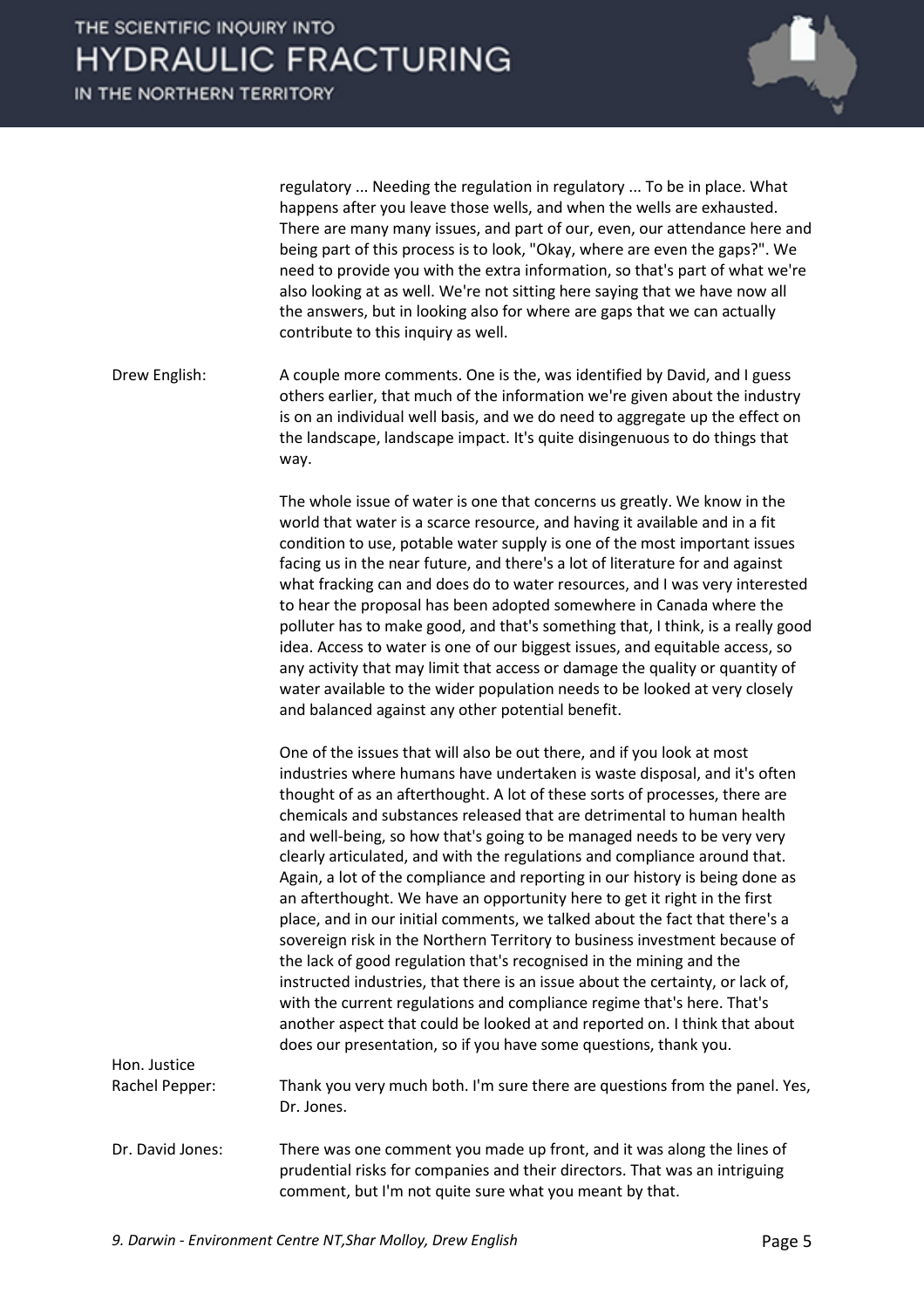## THE SCIENTIFIC INQUIRY INTO **HYDRAULIC FRACTURING**

IN THE NORTHERN TERRITORY



| Drew English:                  | I can pass this over to It's out of the Australian Prudential Regulation<br>Authority, an executive board member has been speaking publicly about<br>this, and it's on the public record, so he was alerting business directors to<br>the potential risk involved, and it was around climate change, but of the<br>decisions then, that are made, and the potential liability for directors and<br>companies from decisions that don't take into account the potential risks<br>and damage to climate. |
|--------------------------------|--------------------------------------------------------------------------------------------------------------------------------------------------------------------------------------------------------------------------------------------------------------------------------------------------------------------------------------------------------------------------------------------------------------------------------------------------------------------------------------------------------|
| Hon. Justice<br>Rachel Pepper: | Yes, Ms. Coram.                                                                                                                                                                                                                                                                                                                                                                                                                                                                                        |
| Ms. Jane Coram:                | Again, another point that you made earlier on. You made the observation<br>that the renewable energy sector is now a fact of life rather than an<br>emerging industry.                                                                                                                                                                                                                                                                                                                                 |
| Drew English:                  | Yes.                                                                                                                                                                                                                                                                                                                                                                                                                                                                                                   |
| Ms. Jane Coram:                | I'm just wondering  You may not have it here, but would you have any<br>evidence to support that, that you could submit to the panel, that would be<br>helpful.                                                                                                                                                                                                                                                                                                                                        |
| Drew English:                  | Yeah, I have some press articles and other documents that are showing a<br>level of investment and the growth of the investment in Australia and<br>worldwide, and it's quite substantial.                                                                                                                                                                                                                                                                                                             |
| Ms. Jane Coram:                | If you could possibly provide them, that would be really helpful, thank you. I<br>think you said you were going to                                                                                                                                                                                                                                                                                                                                                                                     |
| Drew English:<br>Hon. Justice  | Yes.                                                                                                                                                                                                                                                                                                                                                                                                                                                                                                   |
| Rachel Pepper:                 | If you have them here today, that's wonderful, excellent, again, just leave<br>them there and someone will collect them from the task force, and of<br>course, anything else you want to append to your written submissions,<br>which I think you indicted that you're going to.                                                                                                                                                                                                                       |
| Shar Molloy:<br>Hon. Justice   | Yeah. Yeah, thank you.                                                                                                                                                                                                                                                                                                                                                                                                                                                                                 |
| Rachel Pepper:                 | that would be appreciated as well. Yes, Prof. Hart.                                                                                                                                                                                                                                                                                                                                                                                                                                                    |
| Prof. Barry Hart AM:           | I had a question on the statement you made about the NT being a unique<br>and intact environment, and hence the gas industry could impact upon that.                                                                                                                                                                                                                                                                                                                                                   |
| Shar Molloy:                   | Yeah.                                                                                                                                                                                                                                                                                                                                                                                                                                                                                                  |
| Prof. Barry Hart AM:           | I guess I just have a query with the intact [crosstalk 00:26:12] we've had the<br>pastoral industries. Are you assuming that the pastoral industries had no<br>impact at all?                                                                                                                                                                                                                                                                                                                          |
| Shar Molloy:                   | No. I'm not saying that. I guess it's that the level of impact                                                                                                                                                                                                                                                                                                                                                                                                                                         |
| Prof. Barry Hart AM:           | Okay.                                                                                                                                                                                                                                                                                                                                                                                                                                                                                                  |